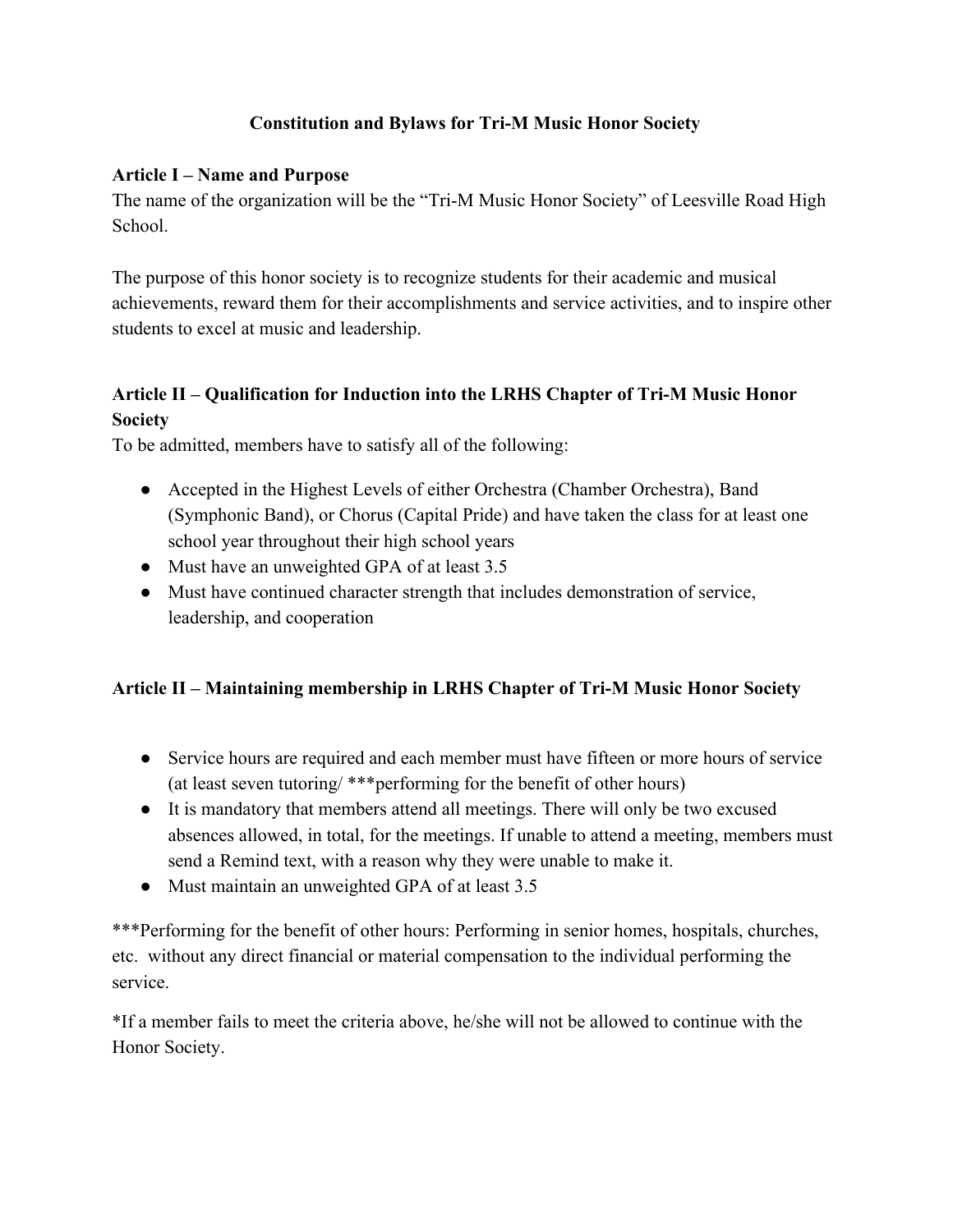### **Article III – Music Service Activities**

Each member must complete at least fifteen or more hours per year.

At least seven hours must be tutoring or performing for the benefit of other hours

\*\* All Service Activities must be actions undertaken by the student that are done with or on behalf of others **without any direct financial or material compensation to the individual performing the service. Hours cannot be class requirements and members cannot double dip hours**

Service- Tutoring or performing for the benefit of other hours:

- Helping tutor a music class/kids (e.i. Middle school tutoring, KidzNotes, the Community Music School, etc.)
	- All tutoring not supervised by a LRHS orchestra, band, and chorus teacher must be approved in advance by Mr. Stiles
- Performing in Retirement Homes, hospitals, churches (submit a copy of the Program of Performance and signature of person in charge/manager)
- Helping orchestra, band, and chorus teachers prepare class activities

General/Other hours:

- Watching music performances like the NC Symphony, etc. (submit a copy of the Program of Performance)
- Participating in All State, All Regional, or All County (submit a copy of the Program of Performance)
- Attendance at all club meetings, including turning in dues and forms on time, will be considered 1 other hour
- Participating in a group (Can include groups like TYP, TYS, TYO, NCCMI, flute choir, clarinet choir, low reed choir, winter drumline, winterguard, recorder ensemble, and trombone choir etc. If you are unsure if that group counts please talk to one of the officers.)
- Helping in fundraisers (Cannot be required by classes/cannot get class credit)

If members have ideas for more independent music-related activity beyond those listed above, they must get approval from Mr. Mark Stiles before starting the activity.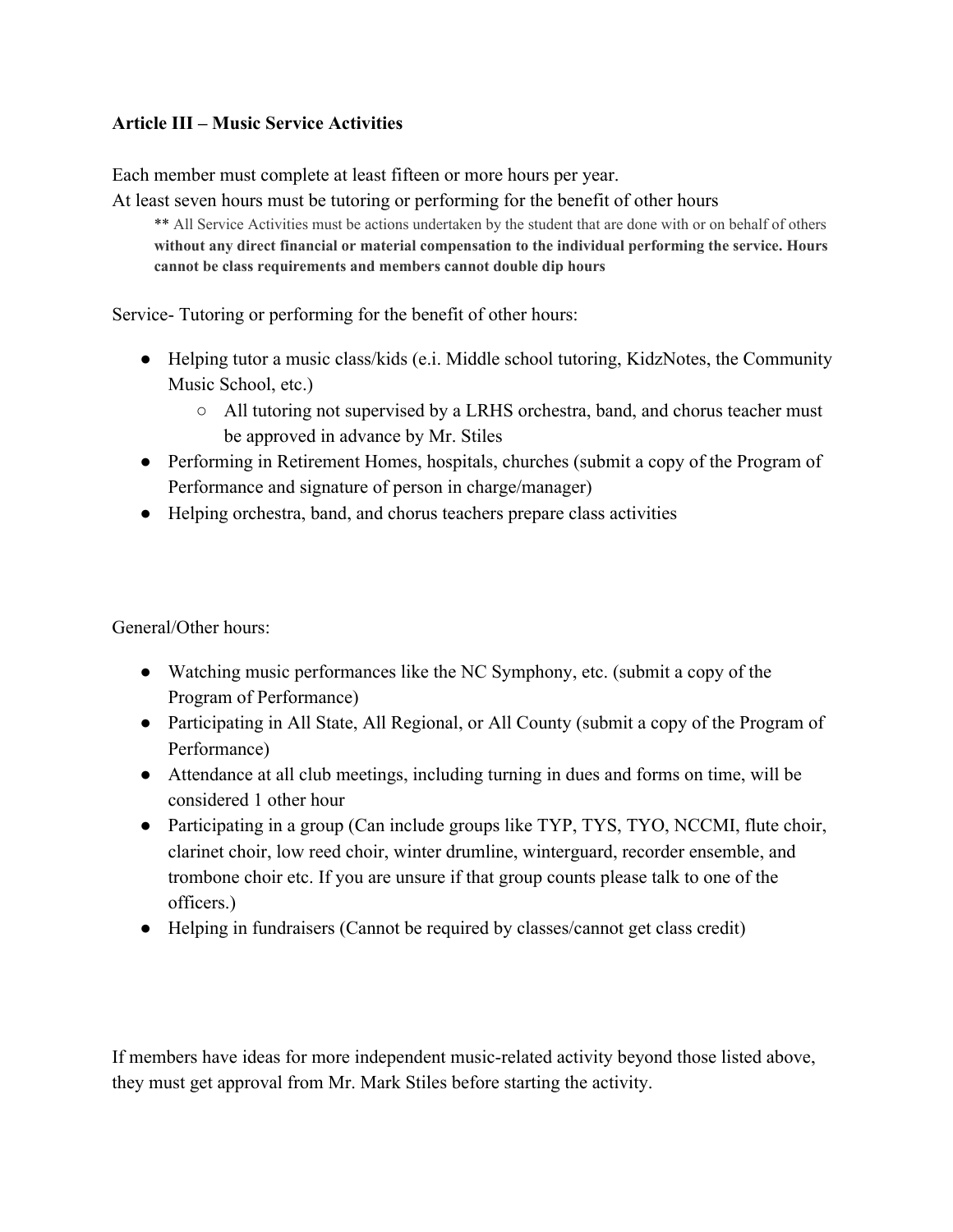#### **Article III – Meetings**

Meetings will be held mainly in the auditorium, but occasionally in room 1220. The meetings will be held during B lunch, once or twice a month, unless stated otherwise.

#### **Article IV – Club Officers**

The club officers shall consist of the following: President Vice-President Treasurer Secretary Historian

> \*Orchestra, Band, and Chorus must be properly represented in the elected officers. If one group is not represented (Orchestra, Band or Chorus), their director must choose one delegate that will meet with the officers and communicate.

#### **Article V – Duties**

The club President will have the following duties:

- To preside over meetings of the club
- To call special meetings of the club
- To plan and prepare an agenda for the club meetings
- To represent the chapter on and off campus
- To facilitate the formation of chapter goals
- To complete the annual Chapter Summary Report
- To update members of activities via Remind
- To update the Tri-M Music Honor Society website

The club Vice-President will have the following duties:

- To publicize meetings and other activities
- Organize and plan events
- To schedule guest speakers with assistance from other Chapter Officers
- To educate new members on the history of Tri-M